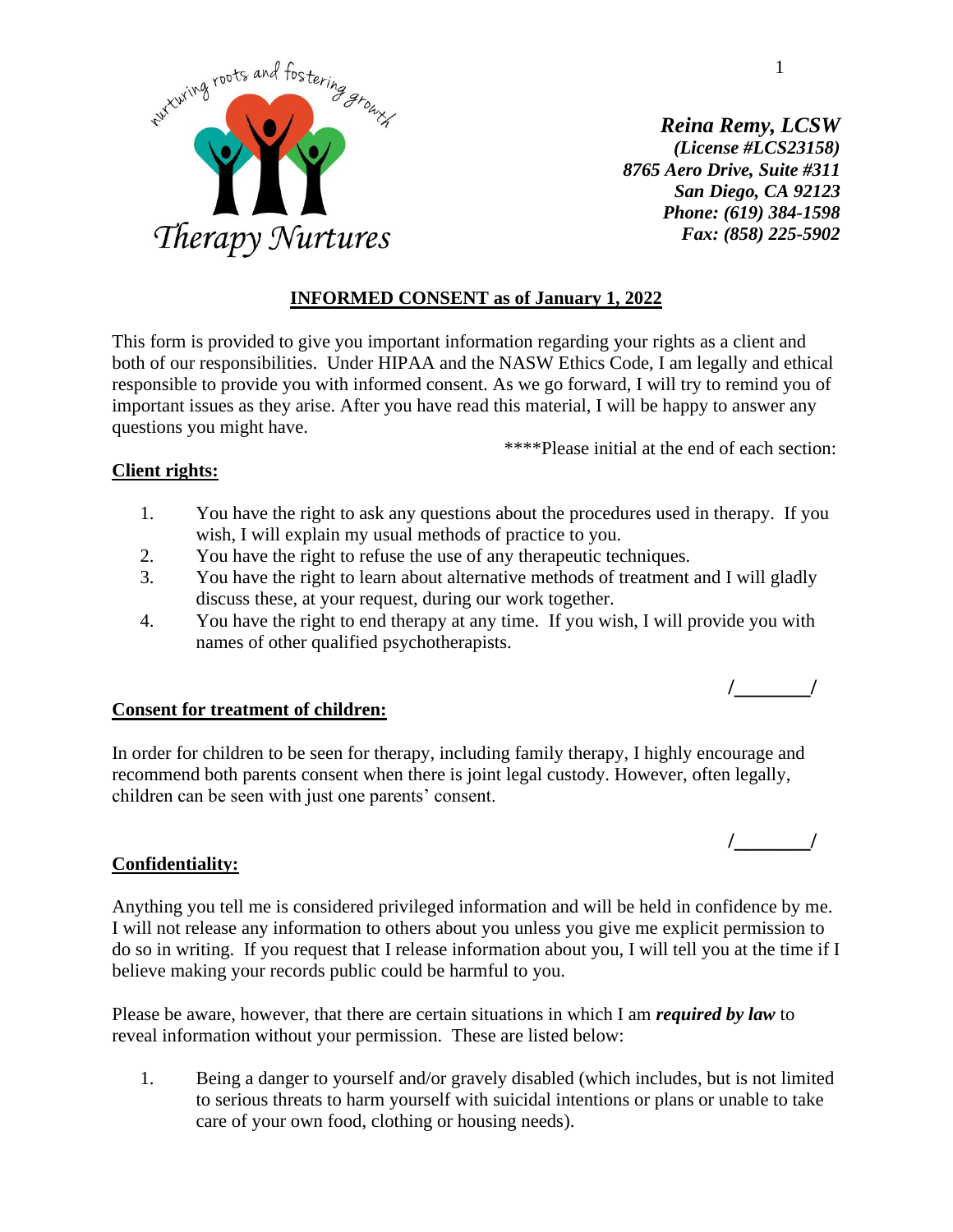- 2. Being a danger to others and/or property (which includes but is not limited to serious threats to harm another person or their property).
- 3. Child abuse (which includes, but is not limited to):
	- a. Physical abuse
	- b. Sexual abuse (which may also include sex and sexual activity between minors)
	- c. Neglect
	- d. Willful cruelty or unjustifiable punishment
	- e. Unlawful corporal punishment or injury
	- f. Children physically harmed by domestic violence
- 4. A person who knowingly develops, duplicates, prints, downloads, streams, accesses through any electronic or digital media, or exchanges, a film, photograph, video in which a child is engaged in an act of obscene sexual conduct.
- 5. Elder or dependent adult abuse (which includes, but is not limited to physical or sexual abuse, abandonment, isolation, neglect, financial abuse, and/or abduction).
- *6.* Court-ordered requests for information about you.
- *7.* FBI inquiry made through the Patriot Act of 2001 may force therapists to disclose clinical information while, at the same time, forbid them to inform their clients about the disclosure.
- 8. In addition, if you are using health insurance to pay for all or part of your treatment, please be aware that most companies require the disclosure of your symptoms, diagnosis, treatment plan/or your response to treatment and have legal right to access and audit your treatment record. We can discuss this if you wish.



# **Communicating with child/adolescents' parent(s) or guardian(s):**

Prior to beginning your child's treatment, it is important for you to understand my approach to child/adolescent therapy and agree to some guidelines about your child's confidentiality during the course of their treatment.

One risk of child therapy involves disagreement among parents and/or disagreement between parents and therapist regarding the best interests of the child. If such disagreements occur, I will strive to listen carefully so that I can understand your perspective(s) and fully explain my perspective. We can resolve such disagreements or we can agree to disagree, so long as this enables your child's therapeutic progress. Ultimately, together we will decide whether therapy will continue. If either of you decides that therapy should end, I will honor that decision, however I ask that you allow me the option of having a few closing sessions to appropriately end the treatment relationship.

Therapy is most effective when a trusting relationship exists between the therapist and the client. Privacy is especially important in securing and maintaining that trust. One goal of treatment is to promote a stronger and better relationship between children and their parents. However, it is often necessary for children to develop a "zone of privacy" whereby they feel free to discuss personal matters with greater freedom. This is particularly true for adolescents who are naturally developing a greater sense of independence and autonomy. You should also know that, by law in California, a parent/guardian has the right to see any written records I keep about our sessions.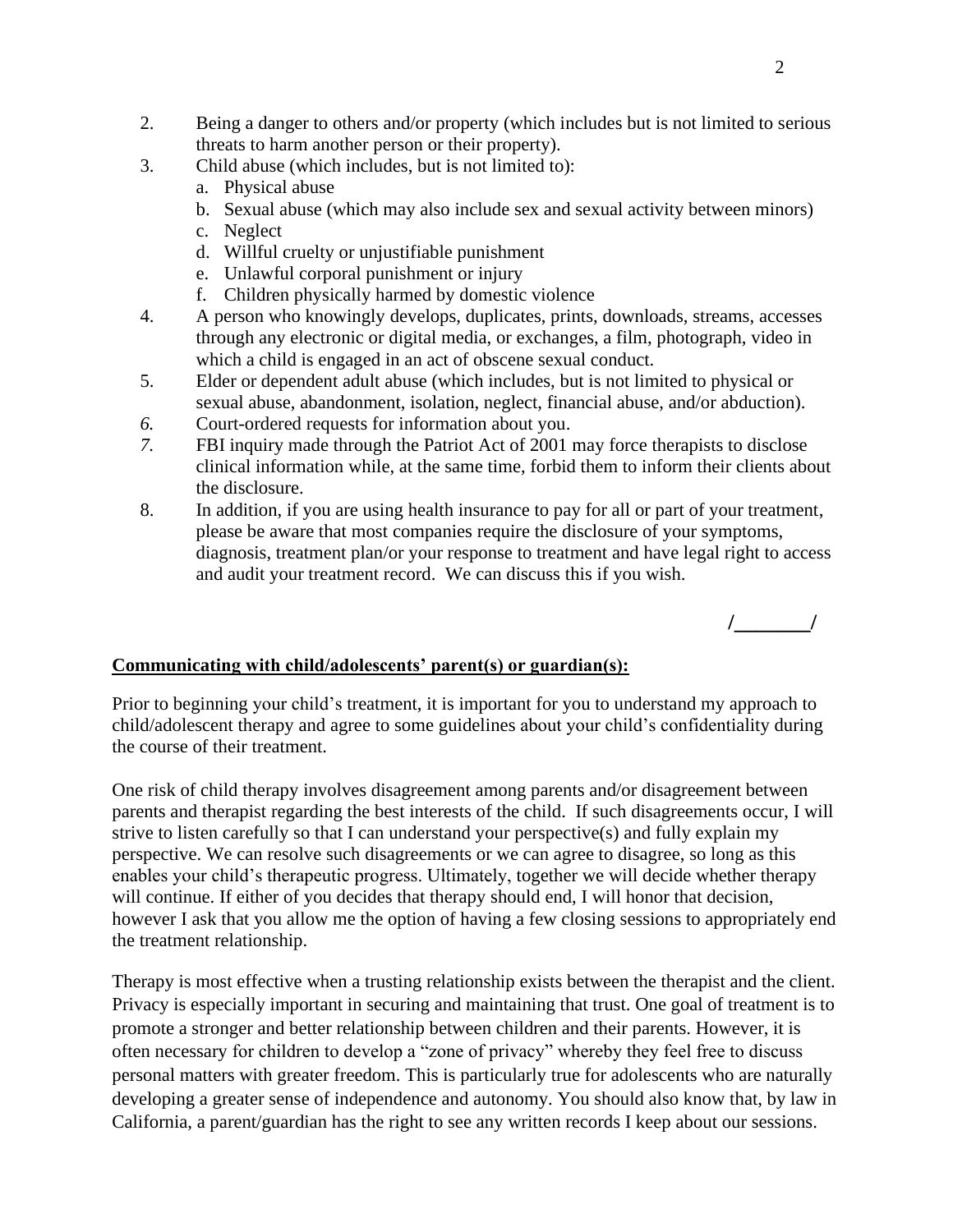It is my policy to provide you with general information about your child's treatment status. I will tell you if your child does not attend sessions. If your child is an adolescent, it is possible that they will reveal sensitive information regarding sexual contact, alcohol and drug use, or other potentially problematic behaviors. Sometimes these behaviors are within the range of normal adolescent experimentation, but at other times they may require parental intervention. In general, I will not tell you specific things your child shares with me in our private therapy sessions. However, if your child engages in risk-taking behavior that is unlawful or they are doing things that could cause serious harm to themselves or someone else, even if they do not *intend* to harm themselves or another person, then I will need to use my professional judgment to decide whether they are in danger of being harmed. If I feel that your child is in such danger, I will communicate this information to you.

Although my responsibility to your child may require my involvement in conflicts between you and your child or between parents/guardians, I need your agreement that my involvement will be strictly limited to that which will benefit your child. This means, among other things, that you will treat anything that is said in session with me as confidential. Neither of the parents or guardians will attempt to gain advantage in any legal proceeding between you from my involvement with your child.

Note that such agreement may not prevent a judge from requiring my testimony. If I am required to testify, I am ethically bound not to give my opinion about either party's custody or visitation suitability. If the court appoints a custody evaluator, guardian ad litem, or parenting coordinator, I will provide information as needed (if appropriate releases are signed or a court order is provided), but I will not make any recommendation about the final decision as I am not trained in custody evaluations. Furthermore, if I am required to appear as a witness or requested to provide information, the party responsible for my participation agrees to reimburse me at the rate of **\$140** per hour for time spent traveling, preparing reports, testifying, being in attendance, and any other case-related costs.

**/\_\_\_\_\_\_\_/**

**Parent/Guardian:** Initial boxes below indicating your agreement to respect your child/adolescent's privacy:

**/\_\_\_\_\_\_/** I will refrain from requesting detailed information about individual therapy sessions with my child. I understand that I will be provided with updates about general progress, and/or may be asked to participate in therapy sessions as needed.

**/\_\_\_\_\_/** I understand that I will be informed about situations that could endanger my child. I know this decision to breach confidentiality in these circumstances is up to the therapist's professional judgment and may sometimes be made in confidential consultation with another therapist.

## **No secrets when working with family therapy:**

Different than the guidelines listed above for individual therapy where a child/adolescent is the identified client, when working with more than one family member in a family therapy setting, it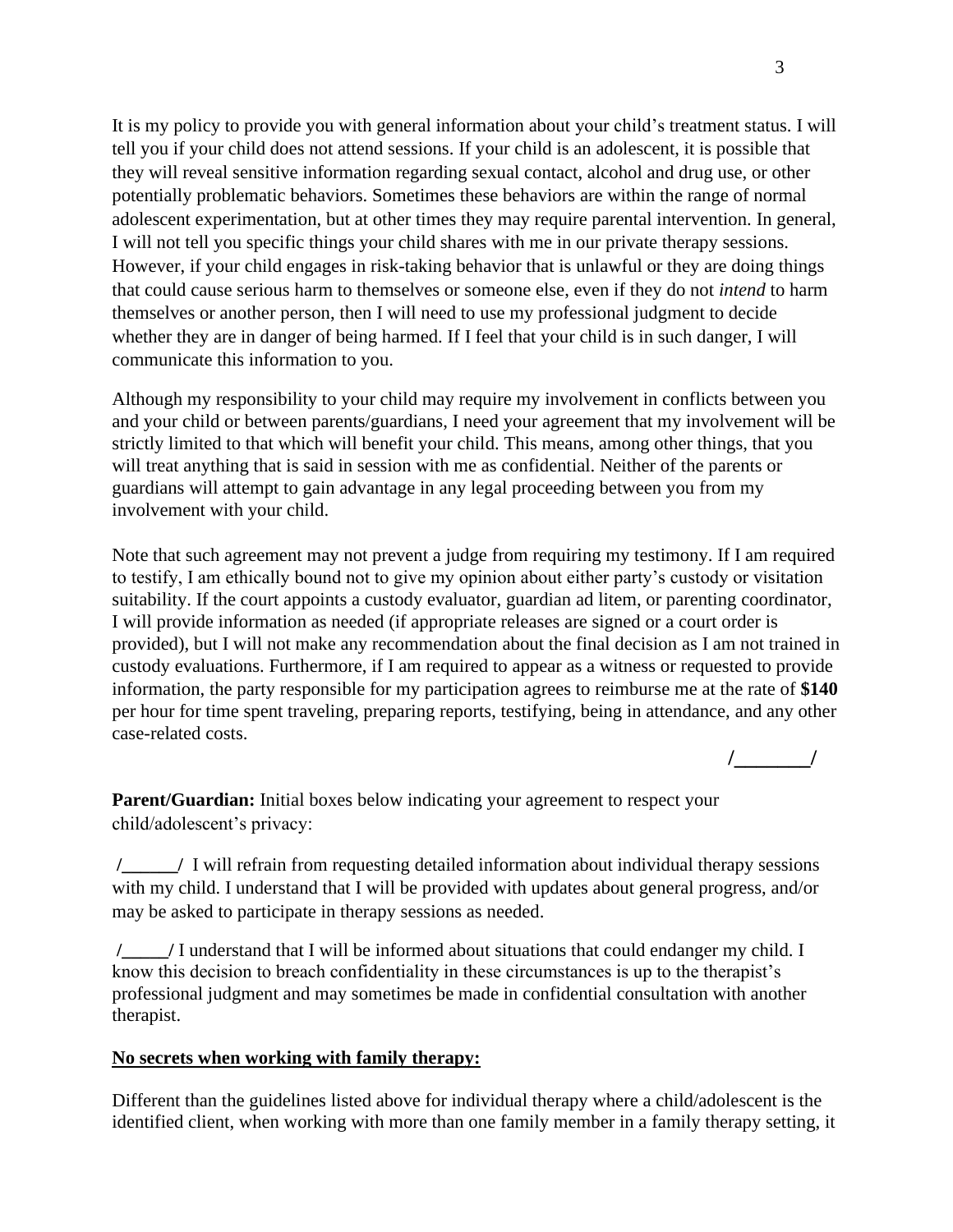is important to know that I maintain a no confidentiality policy between family members. This means that information shared by one family member with this therapist, when another family member is not present, may be disclosed to the other family member.

#### **Court Policy & Fees:**

Please be advised that should I be required to write a letter or report on any court related matter, that I may only provide observations and feedback in my role as the therapist. I am not in the role of an expert witness. At no time will I make a recommendation in regards to custody or any other court related matter as I am not a trained custody evaluator.

If a court order and/or subpoena is served and is requesting that I be present in person and or there is a request for records, there is no guarantee that the information will be kept confidential. This includes a client's mental health history, current status and inclusive records and may not be in the best interest of the client. The therapist-client relationship does not render the therapist as an advocate.

Please be advised that should I be ordered by court, subpoenaed, or requested by attorney or client to write a letter or other report to the court or to appear in person the time shall be billed at \$140 per hour for preparation, time spent in court, and travel to and from the court.

I will **NOT** be ON-CALL at any time. Should a case be trailed, or continued, I will be paid in full for each day as it hinders my ability to be available to my other clients.

You understand and agree to the above stated court policy and stipulation, including but not limited to the fee structure for all related court matters.

#### **Emergency coverage:**

Contact between sessions should be limited to appointment time and date changes. Clients are encouraged to keep contacts brief and to address clinical issues during your regular therapy session. You may leave a message for me 24-hours a day at my office at (619) 384-1598. I am in private practice, not part of a group clinic, so if an emergency requires immediate attention, you agree to call the San Diego crisis line at 1-888-724-7240, National Suicide Hotline at 800-784- 2433, your physician or psychiatrist, dial 911, or go to the emergency room of a local hospital. You can also call the police and/or ask if available to send the PERT (Psychiatric Emergency Response Team). I check my voicemail and other communications during my business hours as permitted. When I am out of town, use the above resources for an emergency that arises.

**/\_\_\_\_\_\_\_/**

**/\_\_\_\_\_\_\_/**

#### **Limited confidentiality of email & text communication:**

If you choose to email or text me, please limit the contents to issues of cancellation or change in appointment time. Email and text messages are not guaranteed confidential. Occasionally I may ask in session if I can send you an article or link that might be useful if you agree to this. Keep in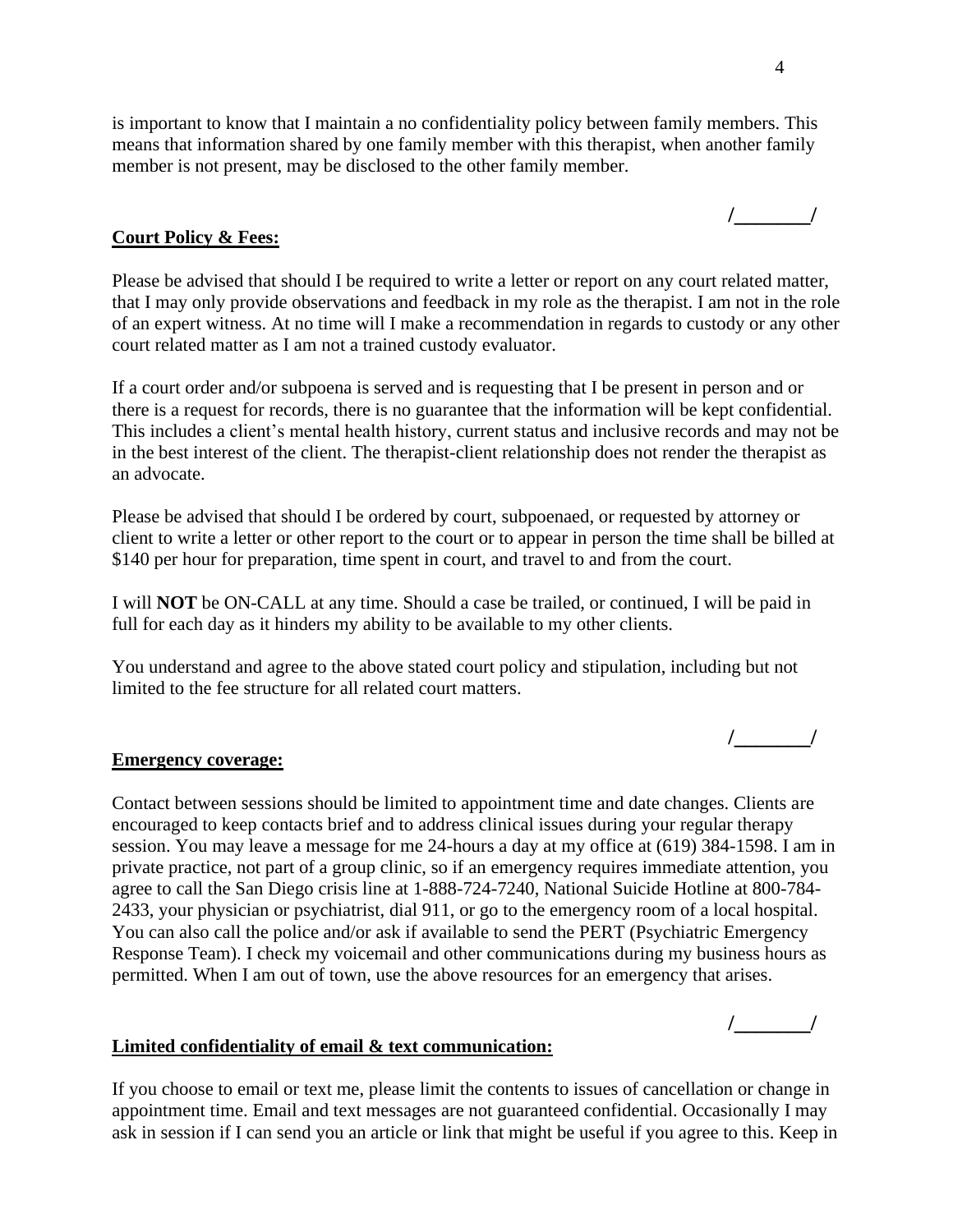mind, this would be for the purpose of giving you information that would be helpful, not an invitation to discuss clinical issues. For ethical reasons, I do not accept invitations from current or former clients via social networking sites. Please note that electronic communication is not the appropriate way to communicate emergencies. Emails, texts and voicemails are checked as availability permits and therefore emergencies should be directed to the Access and Crisis Line at 888-724-7240 or 911 or go to the nearest emergency room.

#### **Consultation:**

On occasion, I may consult with other licensed professionals regarding my clients when doing so might benefit the therapy process. During a consultation, I make every effort to avoid revealing the identity of my client. The consultant is also legally bound to keep the information confidential. Unless you object, I will not tell you about these consultations unless I feel that it is important to our work together.

#### **Psychological services:**

Assisting you to reach you or your child's goals in therapy is the purpose of our work together. I provide psychotherapy, which is listening to clients, talking with them, and applying different learning, cognitive, emotional, and personality theories and interventions to promote change. We will talk with each other to explore the problems that bring you into therapy and mutually develop goals. I may ask you to share feelings, thoughts, images, body sensations, and memories to bring to awareness what you are experiencing in order to process these emotions and guide you to more adaptive responses. To give you an idea of some of the techniques we may engage in for adults, adolescents or children, I may guide you to explore physical sensations to deepen emotional processing, teach relaxation tools such as creating a safe place image or calming breath, use art techniques such as painting, drawing, and sand tray creations, we may use a twochair dialog to explore emotions, I may have you write down your thoughts and learn to create alternative thoughts, in addition to other approaches as well. Specifically, for children and adolescents I may use play therapy techniques such as games, doll house play, puppets, art, and clay work among other activities.

You can do your part by openly and honestly communicating your thoughts and feelings, although this may be difficult at times. These communications may make you feel worse before you feel better. There is a risk that you may recall unpleasant events or come to painful conclusions, which may cause you to feel anxious, depressed, frustrated, or hopeless at times. These feelings can be a normal part of the therapy process and are usually temporary. I may challenge some assumptions or perceptions or propose different ways of looking at, thinking about, or managing situations that may feel upsetting or you may feel challenged or disappointed.

I am an LCSW which is licensed clinical social worker holding a mental health license with a Master's degree in Social Work. I am not a doctor and do not prescribe medicine. Psychologists, social workers and marriage and family therapists or licensed professional counselors (MFT/LPC) are all licensed professionals. This means that they have varied degree of training, they have demonstrated their proficiency in these techniques, they adhere to a professional code

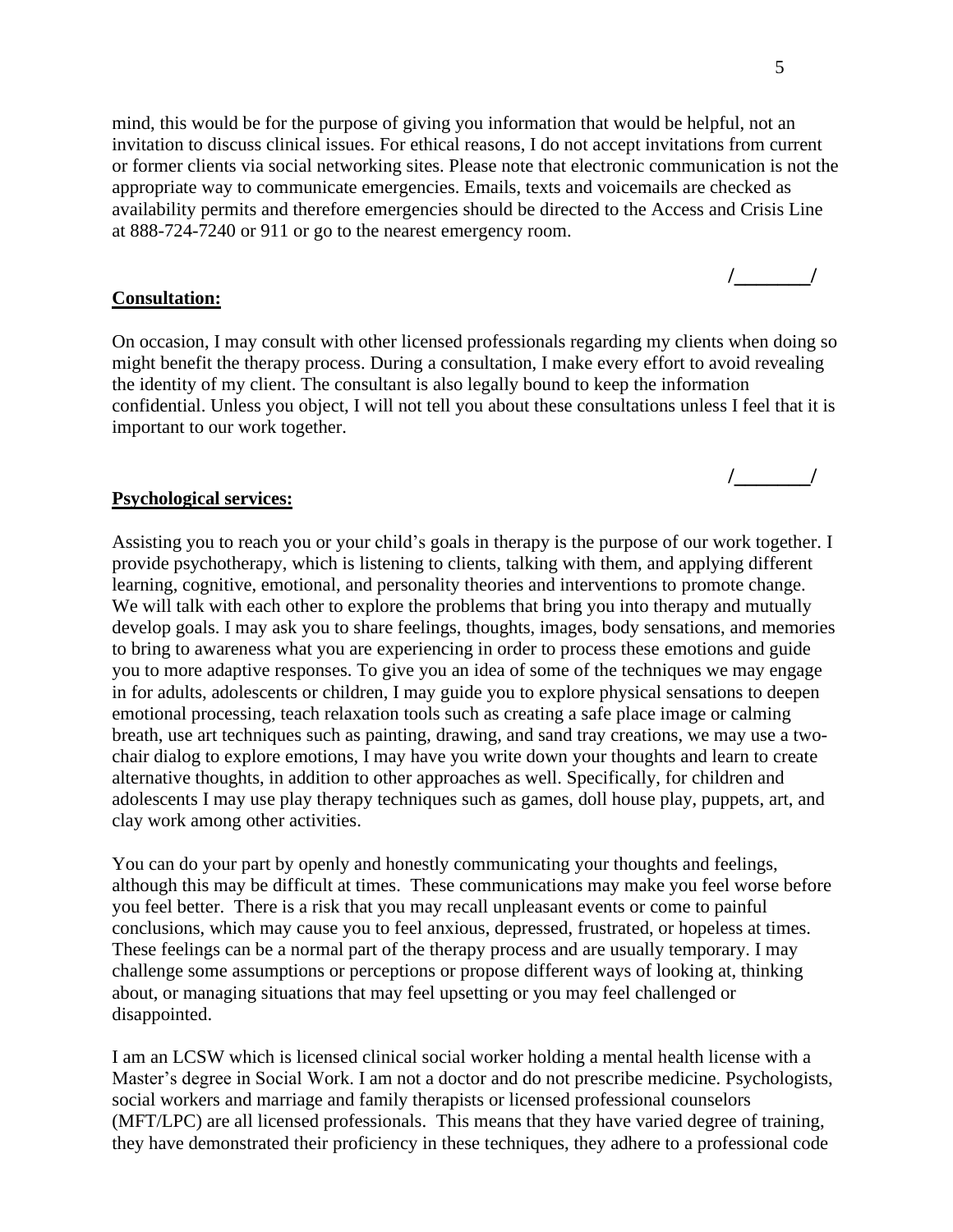of ethics, and they are required to participate in significant continuing education. Although there is a great deal of overlap, there are differences among psychologists, social workers and MFT/LPC counselors.

Clinical social work is directed at helping people to achieve more adequate, satisfying, and productive social adjustments. Alternatively, a psychologist is someone who has earned a doctoral level degree in psychology, trained in treating clients through psychotherapy, is able to administer psychological testing and monitor medication. Social workers, in contrast, are not doctoral level professionals, but rather have earned a master's degree in social work. They, too, are specifically trained in psychotherapy, but also trained in looking at societal factors that may affect individuals, and in using different social services and resources in the community. There are also other types of counselors, including marriage and family therapists or licensed professional counselors, who are also masters level professionals trained in psychotherapy, but have their own unique specializations.

There are alternatives besides therapy or what I offer that may also benefit you such as seeing a primary medical doctor or psychiatrist who can prescribe medication, seeking relief through acupuncture, seeking guidance through a Rabbi, Pastor, other faith-based organization, seeking changes through a fitness or nutritional professional or many other avenues.

It is important to say that therapy may not help. If you are ever concerned that our work is not helping, please discuss this with me. My approach is collaborative in nature so that we work as a team to reach your goals. My role is to offer support, psychoeducation, and interventions to aid in problem-solving, helping you change emotions by working through these emotions, increasing your self-awareness, and goal attainment.

## **Complaints:**

I am licensed through the Board of Behavioral Sciences (BBS). If you ever have a complaint that you feel you have not been able to resolve directly, you may contact the BBS at their office at (916) 574-7830 to get the complaint form. Complaints must be submitted in writing so you can download the form or you can file the complaint online using their "Breeze" system, which can both be accessed at [http://www.bbs.ca.gov/consumer/file\\_complaint.shtml.](http://www.bbs.ca.gov/consumer/file_complaint.shtml)

# **Fees and Late Cancellation/Missed Appointments:**

The fee is **\$140.00** for 50-60 minute initial diagnostic interviews and **\$140.00** for 50-55 minute individual or family therapy appointments, which includes time for assessment documentation. You are expected to pay for services at the time they are rendered unless other arrangements have been made in advance. In circumstances of unusual financial hardship, I may be willing to negotiate a fee adjustment or payment installation plan. Should additional services be provided or should fees be changed, fair notice will be given to you.

The same fee of **\$140.00** applies for phone, text, or email consultations or time spent on any additional documentation outside of regular therapy notes. It should be recognized that electronic communication, especially cellular phones, text messages, and emails may compromise confidentiality. Scheduled phone consultations will be billed as a full session unless otherwise

**/\_\_\_\_\_\_\_/**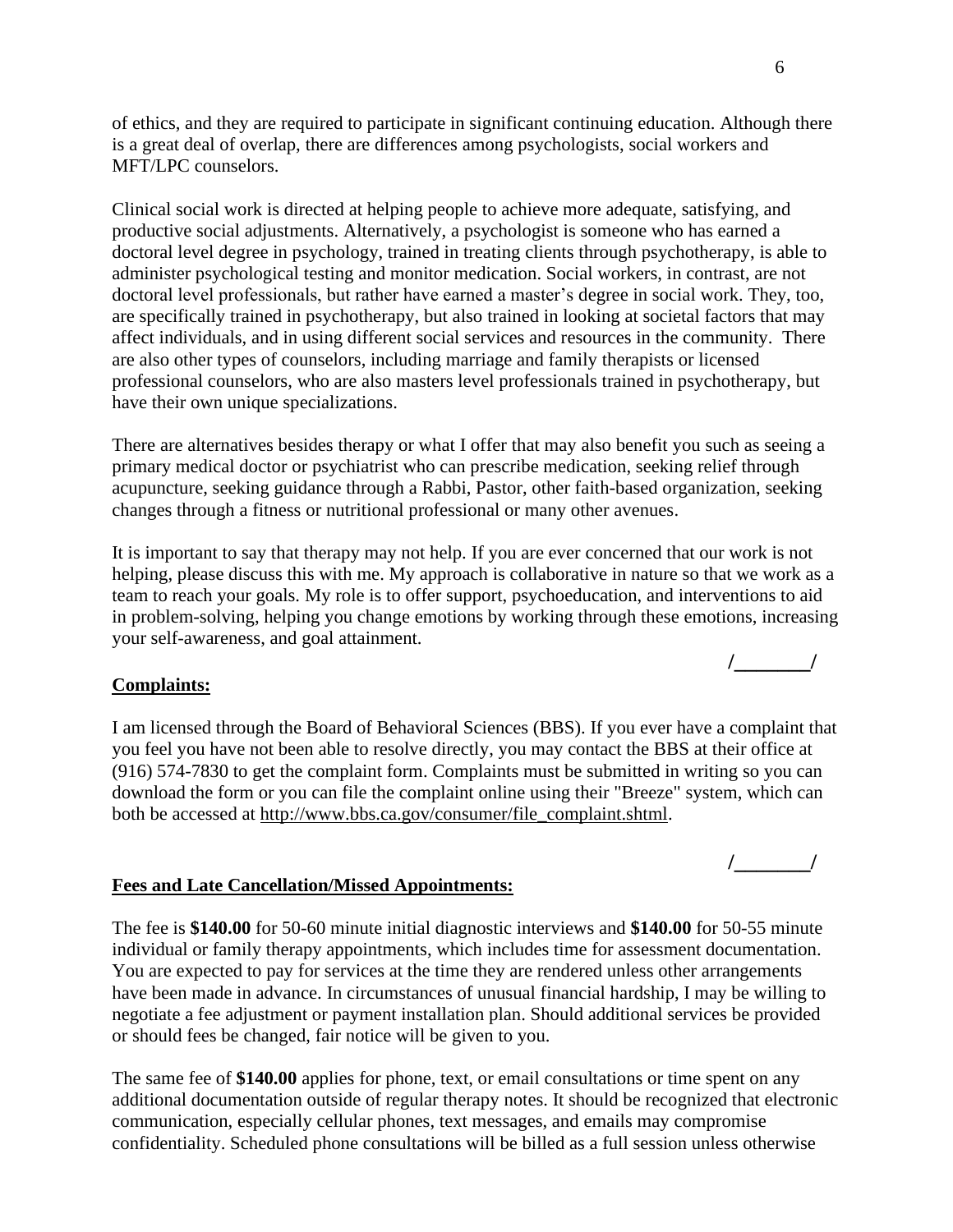discussed. **Any phone, text or email consultation that lasts longer than 10 minutes will be billed at the percentage of the hourly rate.** 

Once an appointment is scheduled, you will be expected to pay for it unless you provide *24 hours advanced notice of cancellation*. **You will also be charged for** *all* **appointments for which you fail to appear.** I may make an exception to the cancellation fee if there was an emergency situation. If you usually pay a co-pay, or your insurance carrier pays for your entire treatment, please note that your insurance company **cannot** be billed for any missed or cancelled sessions. Since I hold a spot for you making it unavailable to another client, if less than 24 hours is provided or you do not show for a scheduled appointment, you will be charged for the full hourly rate of your therapy.

*The fee for a cancelled visit with less than 24 hours notice or a missed visit is \$140.00*. All reschedules or cancellations need to be done through confirmed communication such as email or voicemail.

*I also reserve the right to utilize a collection agency for outstanding balances not paid in full by the time therapy is terminated. Your signature here acknowledges that you agree to this policy. You understand that your attendance history, payment history, and dates of service may be disclosed to an attorney, collection agency, or court should your account be sent to collections.*

All of my billing is done myself. If using your insurance, billing is submitted through a clearinghouse service I use called Office Ally. Although I will assist in billing your insurance company and accept assignments of benefits on your behalf (if I am able to with the insurance company), your fees are a contract between you and me. You will be responsible for those fees, including those not paid by your insurance carrier if appropriate (if I am a contracted provider with your insurance, I will abide by the guidelines set forth in my contract with them, which may or may not require you to pay a co-pay). Furthermore, you may be required to meet a deductible on your insurance plan. You will need to do so according to your policy if that is the case. If circumstances have led to a time of financial difficulty for you, I urge you to contact my office so we can make appropriate financial and session arrangements.

By signing below, I acknowledge that I have read and agree to the fees and cancellation policy, that this document serves as a release indicating your agreement to the billing arrangement, including *the fee for a cancelled visit with less than 24 hours notice or a missed visit is \$140.00*.

# **/\_\_\_\_\_\_\_/**

# **Termination:**

If there has been no contact for a 30 day period and /or no sessions held (unless otherwise arranged) – the therapeutic relationship will be considered terminated and there will no longer be a current or active therapist /client relationship. You have the right to end your psychotherapy at any time. If you wish, I will provide you with names of other qualified psychotherapists. I may elect to terminate therapy for reasons including, but not limited to: non-payment of fees after 30 days, ethical conflicts, not benefitting from therapy, or lack of treatment need.